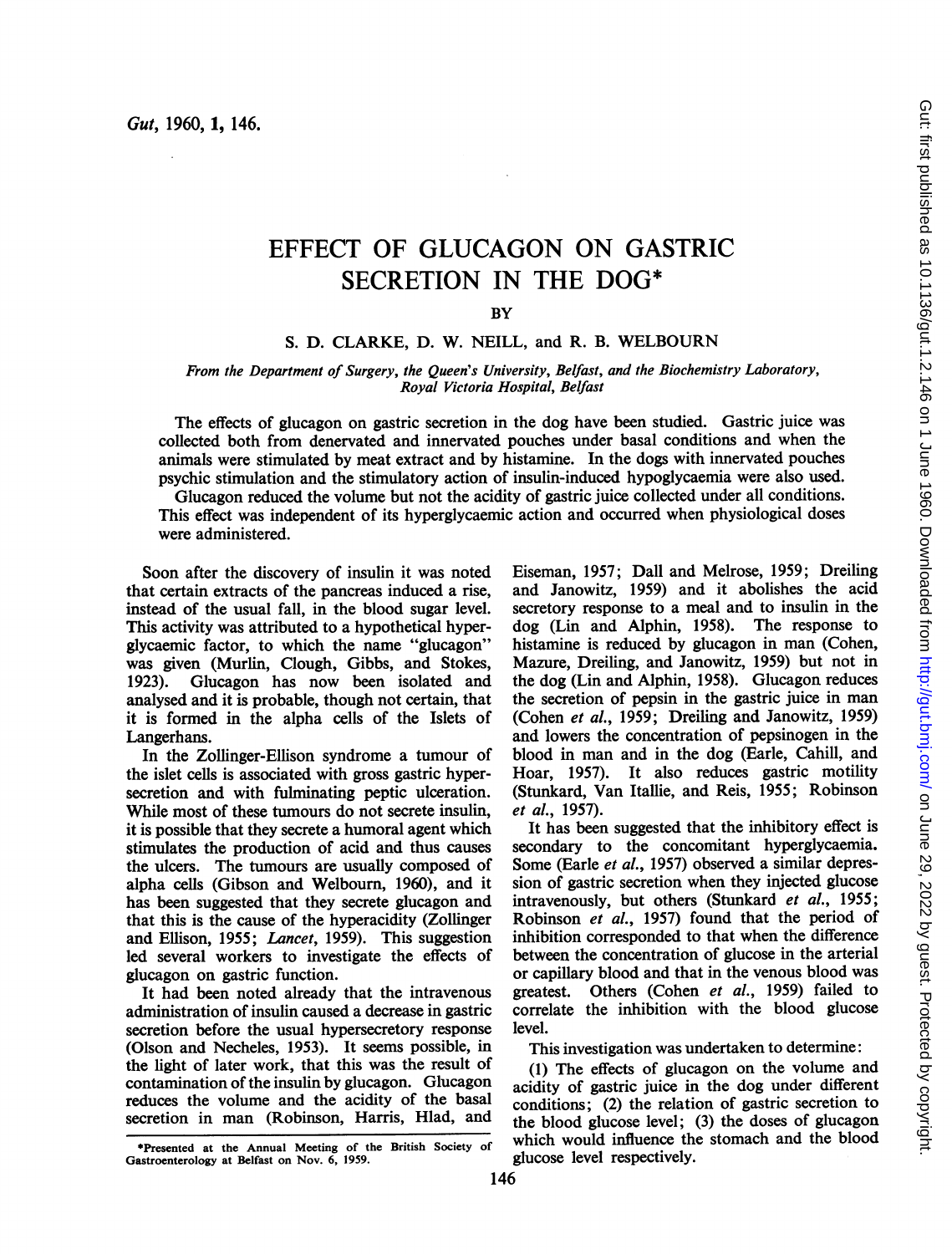# MATERIALS AND METHODS

Six smooth-haired mongrel bitches, weighing 7.8 to 119 kg., were used. Denervated (Heidenhain) pouches were prepared in four and innervated (Pavlov) pouches (Gregory, Hallenbeck, and Code, 1942) in two. They were fitted with "duralumin" cannulae. The animals were not tested for at least five weeks after operation. They were fed on a standard diet of meat offal and pig starter meal in equal parts. Each dog was fed once daily with a measured quantity sufficient to provide approximately 70 calories per kg. per day. They were fasted for 18 hours before each test.

Gastric juice was collected in graduated tubes. The volume was read off directly and the pH was measured on <sup>a</sup> direct-reading pH meter. Except when stated otherwise, the juice was collected for half an hour. Collections were made under the following conditions.

# BOTH TYPES OF POUCH

(1) BASAL SECRETION.-In these tests the gastric juice was collected for four hours from the unstimulated pouch.

(2) ANTRAL STIMULATION.—The gastric antrum was stimulated by the injection of meat extract (35 ml. of a  $20\%$  solution of "bovril" at pH 5.4) into the stomach through a polythene tube.

### DENERVATED POUCHES ONLY

(3) HISTAMINE STIMULATION.—Histamine acid phosphate (B.P.) was injected subcutaneously in a dose of <sup>1</sup> mg. histamine base per 10 kg. body weight. Half an hour before the administration of histamine 5 mg. of chlorpheniramine maleate (an antihistaminic drug) was given subcutaneously. Collections were started after the injection of histamine.

### INNERVATED POUCHES

(4) PSYCHIC STIMULATION.—Three types of stimuli were combined.

Sight.—The meal was placed within sight, but out of reach, of the dog.

Smell.-A solution of meat extract was boiled in the room.

Taste.--One lick of a spoon lightly smeared with meat extract.

The technician who usually fed the dogs was present in the room during the tests.

(5) HYPOGLYCAEMIC STmuLATION.-Soluble insulin was given intravenously in doses of 20 or 40 units. Glucose (40 ml. of 50 $\frac{9}{6}$  solution) was given orally after the tests to prevent severe hypoglycaemic reactions.

### DOSAGE OF GLUCAGON

Crystalline glucagon in an aqueous solution was The dose was  $1.0$  mg. except where stated otherwise. Its injection did not cause any rise in the rectal temperature. Varying doses of glucose, in a  $50\%$  aqueous solution, were injected intravenously.

Blood glucose estimations were made by a micromodification of the method of Folin and Wu (1920), suitably altered to yield "true glucose" values.

# RESULTS

# EFFECT OF GLUCAGON ON SECRETION FROM DENERVATED POUCHES

Glucagon reduced the volume of the secretion under basal conditions and when stimulated by meat extract. It did not influence the histaminestimulated secretion significantly (Table I). There was no consistent effect on the acidity.

|--|

#### EFFECT OF GLUCAGON ON GASTRIC SECRETION FROM DENERVATED POUCHES\*

|                                                                            | Control                       | Glucagon                   | Mean $%$<br>Difference <sup>†</sup> |
|----------------------------------------------------------------------------|-------------------------------|----------------------------|-------------------------------------|
| Volume $(ml, \frac{1}{2} \text{ hour})$<br>Unstimulated<br>Increase with:* | 0.631(27)                     | 0.32(8)                    | $-52.5$                             |
| Meat extract<br>Histamine                                                  | 3.61(22)<br>10.24(22)         | 0.42(7)<br>8.94(8)         | $-78.8$<br>$-12.0$                  |
| pH<br>Unstimulated<br>Meat extract<br>Histamine                            | 5.5(27)<br>1.7(22)<br>1.3(22) | 4.8(8)<br>2.5(7)<br>1.4(8) | - 13<br>$+38$<br>$+4$               |

\*Stimulated minus unstimulated volume.

tGlucagon minus control values. tAll figures are the averages of the means for the 4 dogs. Number of tests shown in brackets.

# EFFECT OF GLUCAGON ON SECRETION FROM INNERVATED POUCHES

Glucagon did not affect the volume of the basal secretion (which was very low). It abolished the' secretory response to psychic stimuli and reduced appreciably the responses to hypoglycaemia and to meat extract. Insulin (20 units) overcame the hyperglycaemic effect of the glucagon and produced blood sugar levels of 26 to 31 mg. per 100 ml. There was no consistent effect on the acidity.

### TABLE II

EFFECT OF GLUCAGON ON GASTRIC SECRETION FROM INNERVATED POUCHES

|                                                        | Control                        | Glucagon                   | Mean $%$<br>Difference† |
|--------------------------------------------------------|--------------------------------|----------------------------|-------------------------|
| Volume $(m!/$ hour)<br>Unstimulated<br>Increase with:* | 0.51(11)                       | 0.5(5)                     | 0                       |
| Psychic stimulation<br>Insulin<br>Meat extract         | 2.25(11)<br>$3.9(8)$<br>6.7(7) | 0.0(6)<br>1.4(6)<br>1.8(6) | $-100$<br>$-65$<br>69   |
| рH<br>Unstimulated<br>Psychic stimulation              | 5.9(11)                        | 6.0(5)                     | $+3$                    |
| Insulin<br>Meat extract                                | $2.0(8)$<br>$2.9(7)$           | 2.0(6)<br>3.1(6)           | + 15                    |

\*Stimulated minus unstimulated volume.

tGlucagon minus control values. All figures are the averages of the means for the 2 dogs.

Number of tests shown in brackets.

# EFFECTS OF GLUCOSE AND GLUCAGON PLUS INSULIN ON SECRETION FROM DENERVATED POUCHES

Glucose, given intravenously in doses between 2.7 and 15.0 g., produced blood sugar curves similar